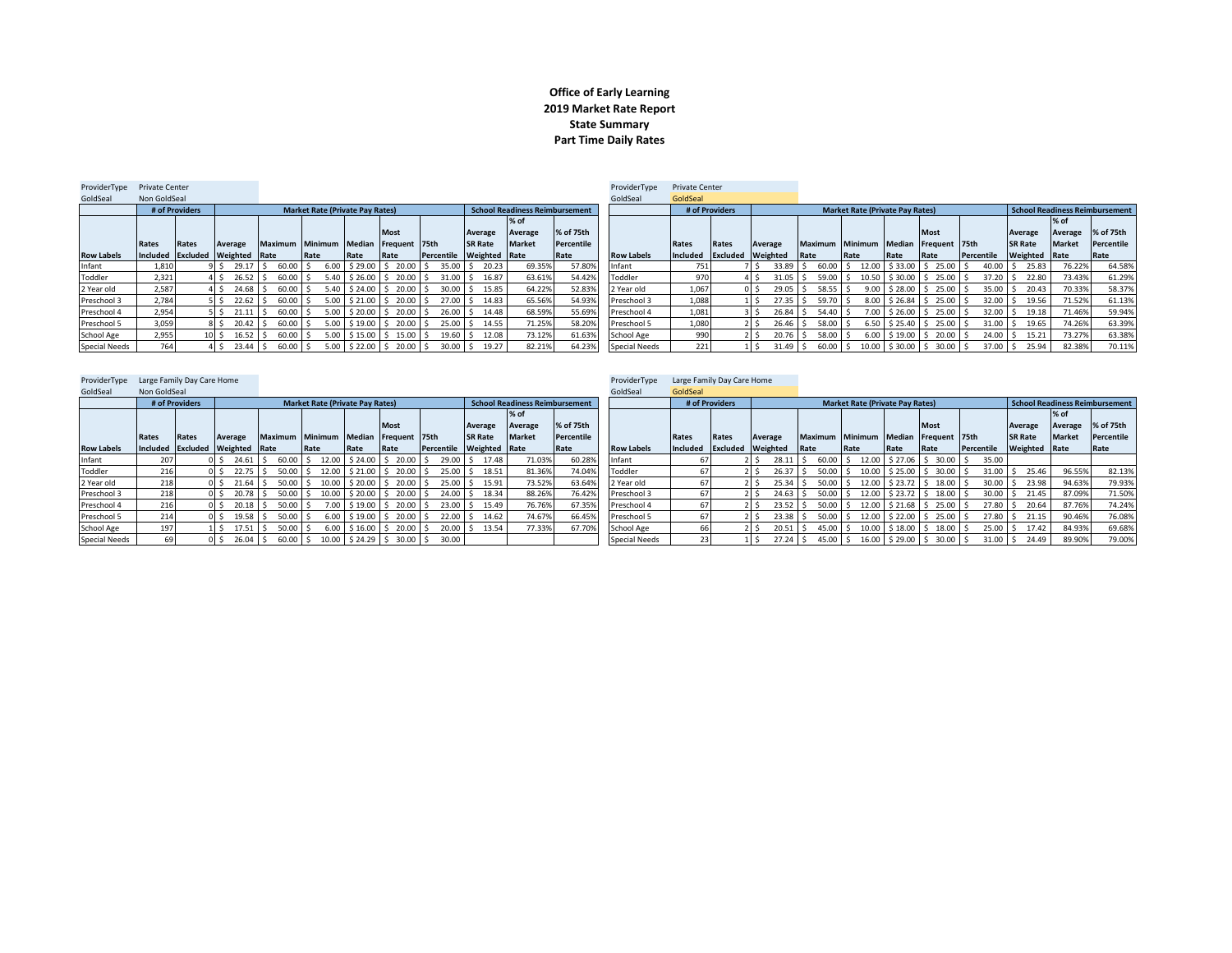## **Office of Early Learning 2019 Market Rate Report State Summary Part Time Daily Rates**

| ProviderType         | Family Child Care Home |                |                            |                 |                                        |      |                                                  |            |                      |                                       |            | ProviderTvpe         |                   | Family Child Care Home |                         |                                      |                                        |      |                       |            |                                |               |             |
|----------------------|------------------------|----------------|----------------------------|-----------------|----------------------------------------|------|--------------------------------------------------|------------|----------------------|---------------------------------------|------------|----------------------|-------------------|------------------------|-------------------------|--------------------------------------|----------------------------------------|------|-----------------------|------------|--------------------------------|---------------|-------------|
| GoldSeal             | Non GoldSeal           |                |                            |                 |                                        |      |                                                  |            |                      |                                       |            | GoldSeal             | GoldSeal          |                        |                         |                                      |                                        |      |                       |            |                                |               |             |
|                      |                        | # of Providers |                            |                 | <b>Market Rate (Private Pay Rates)</b> |      |                                                  |            |                      | <b>School Readiness Reimbursement</b> |            |                      |                   | # of Providers         |                         |                                      | <b>Market Rate (Private Pay Rates)</b> |      |                       |            | School Readiness Reimbursement |               |             |
|                      |                        |                |                            |                 |                                        |      |                                                  |            |                      | $%$ of                                |            |                      |                   |                        |                         |                                      |                                        |      |                       |            |                                | % of          |             |
|                      |                        |                |                            |                 |                                        |      | <b>Most</b>                                      |            | Average              | Average                               | % of 75th  |                      |                   |                        |                         |                                      |                                        |      | <b>Most</b>           |            | Average                        | Average       | % of 75th   |
|                      | Rates                  | Rates          | Average                    | Maximum Minimum |                                        |      | Median Frequent 75th                             |            | <b>SR Rate</b>       | <b>Market</b>                         | Percentile |                      | Rates             | Rates                  | Average                 | Maximum Minimum Median Frequent 75th |                                        |      |                       |            | <b>SR Rate</b>                 | <b>Market</b> | Percentile  |
| <b>Row Labels</b>    |                        |                | Included Excluded Weighted | Rate            | Rate                                   | Rate | Rate                                             | Percentile | <b>Weighted Rate</b> |                                       | Rate       | <b>Row Labels</b>    | Included Excluded |                        | Weighted                | <b>Rate</b>                          | <b>Rate</b>                            | Rate | Rate                  | Percentile | Weighted Rate                  |               | <b>Rate</b> |
| Infant               | 975 I                  |                | $23.27$ S                  | 60.00           |                                        |      | 7.00 \$21.71 \$20.00 \$                          | $27.00$ S  | 19.19                | 82.47%                                | 71.07%     | Infant               |                   |                        | $30.00$ \$              |                                      | 55.00 \$ 14.70                         |      | $$29.00$ $$25.00$ \$  | $36.00$ \$ | 27.57                          | 91.90%        | 76.58%      |
| Toddler              | 998                    |                | 21.76                      | 60.00           |                                        |      | $6.00$ \$ 20.00 \$ 20.00 \$                      |            | 25.00 \$ 18.07       | 83.04%                                | 72.289     | Toddler              |                   |                        | $28.42 \quad S$         |                                      | 55.00 \$ 14.00 \$ 26.00 \$ 18.00 \$    |      |                       | $34.00$ \$ | 23.13                          | 81.39%        | 68.03%      |
| 2 Year old           | 1.003                  |                | 20.79                      | 60.00           |                                        |      | 5.00 \$20.00 \$20.00 \$                          | 25.00 S    | 16.88                | 81.19%                                | 67.52%     | 2 Year old           |                   |                        | $27.43 \,$ S            |                                      | 55.00 \$ 14.00                         |      | $$25.00$ $$32.00$ $$$ | $32.00$ \$ | 23.86                          | 86.99%        | 74.56%      |
| Preschool 3          | 1,008                  |                | 19.81                      | 60.00           |                                        |      | $5.00$ $\pm$ $19.00$ $\pm$ $20.00$ $\pm$         |            | 23.00 \$ 14.81       | 74.76%                                | 64.39%     | Preschool 3          |                   |                        | $26.49$ S               |                                      | 55.00 \$ 13.00 \$ 25.00 \$ 30.00 \$    |      |                       |            | 31.00 \$ 20.54                 | 77.54%        | 66.26%      |
| Preschool 4          | 988                    |                | 19.29                      | 60.00           |                                        |      |                                                  |            | 22.00 \$ 14.78       | 76.62%                                | 67.18%     | Preschool 4          |                   |                        | $25.83$ \ $\frac{2}{3}$ |                                      | 55.00 \$12.00 \$25.00 \$30.00 \$       |      |                       | $30.00$ S  | 22.57                          | 87.38%        | 75.23%      |
| Preschool 5          | 961                    |                | 18.80                      | 60.00           |                                        |      | $5.00$ $\mid$ \$ 17.41 $\mid$ \$ 20.00 $\mid$ \$ |            | 22.00 \$ 14.51       | 77.18%                                | 65.95%     | Preschool 5          |                   |                        | $25.25$ \ \$            | 57.00 \$                             | 10.00                                  |      | $$25.00$ $$25.00$ $$$ | $30.00$ S  | 18.31                          | 72.51%        | 61.03%      |
| School Age           | 912                    |                | 16.79                      | 60.00           |                                        |      | 5.00 \$15.00 \$15.00 \$                          |            | 20.00 \$ 13.05       | 77.72%                                | 65.25%     | School Age           |                   |                        | $23.36$ \$              | $57.00$ S                            | 8.40                                   |      | $$21.00$ $$18.00$ $$$ | $25.00$ \$ | 17.56                          | 75.17%        | 70.24%      |
| <b>Special Needs</b> | 234                    |                | $22.68$ S                  | 60.00           |                                        |      | $6.00$ \$ 20.00 \$ 20.00 \$                      | $29.00$ \$ | 25.01                | 110.27%                               | 86.24%     | <b>Special Needs</b> |                   |                        | $31.74$ S               |                                      | 55.00 \$ 14.00 \$30.00 \$ 30.00 \$     |      |                       | 40.00      |                                |               |             |

| ProviderType         | <b>Public School</b> |                            |      |         |             |       |      |                 |                                        |                         |                   |            |                |                                       |            | ProviderType      | <b>Public School</b> |                   |                |                       |      |                |      |         |                                        |             |
|----------------------|----------------------|----------------------------|------|---------|-------------|-------|------|-----------------|----------------------------------------|-------------------------|-------------------|------------|----------------|---------------------------------------|------------|-------------------|----------------------|-------------------|----------------|-----------------------|------|----------------|------|---------|----------------------------------------|-------------|
| GoldSeal             | Non GoldSeal         |                            |      |         |             |       |      |                 |                                        |                         |                   |            |                |                                       |            | GoldSeal          | GoldSeal             |                   |                |                       |      |                |      |         |                                        |             |
|                      |                      | # of Providers             |      |         |             |       |      |                 | <b>Market Rate (Private Pay Rates)</b> |                         |                   |            |                | <b>School Readiness Reimbursement</b> |            |                   |                      | # of Providers    |                |                       |      |                |      |         | <b>Market Rate (Private Pay Rates)</b> |             |
|                      |                      |                            |      |         |             |       |      |                 |                                        |                         |                   |            |                | $%$ of                                |            |                   |                      |                   |                |                       |      |                |      |         |                                        |             |
|                      |                      |                            |      |         |             |       |      |                 |                                        | <b>Most</b>             |                   |            | Average        | Average                               | % of 75th  |                   |                      |                   |                |                       |      |                |      |         |                                        | Mo:         |
|                      | Rates                | Rates                      |      | Average |             |       |      | Maximum Minimum | Median                                 | Frequent 75th           |                   |            | <b>SR Rate</b> | <b>Market</b>                         | Percentile |                   | Rates                | Rates             |                | Average               |      | <b>Maximum</b> |      | Minimum | Median                                 | <b>Free</b> |
| <b>Row Labels</b>    |                      | Included Excluded Weighted |      |         | <b>Rate</b> |       | Rate |                 | Rate                                   | Rate                    |                   | Percentile | Weighted       | Rate                                  | Rate       | <b>Row Labels</b> |                      | Included Excluded |                | Weighted              | Rate |                | Rate |         | Rate                                   | Rat         |
| Infant               |                      |                            | DI S | 24.15   |             | 27.00 |      | 15.00           | \$25.00                                | $5$ 25.00 $\frac{1}{5}$ |                   | 25.00      |                |                                       |            | Preschool 3       | 46                   |                   |                | 21.69                 | ΙS   | $36.50$ S      |      |         | $16.20$   \$ 16.20   \$                |             |
| Toddler              |                      |                            | OIS. | 19.54   |             | 22.00 |      | 14.00           | $$20.00$ S                             |                         | $20.00$ S         | 20.00      |                |                                       |            | Preschool 4       | 54                   |                   | ol s           | $21.80$ \$            |      | 38.50 \$       |      |         | $7.00$ \$17.00 \$                      |             |
| 2 Year old           |                      |                            | оls  | 19.25   |             | 20.00 |      | 13.00           | $$20.00$ S                             |                         | $20.00$ \$        | 20.00      | 14.60          | 75.84%                                | 73.00%     | Preschool 5       | 64                   |                   |                | 21.57                 | 'IS  | 38.50 \$       |      |         | 7.00 \$17.00 \$                        |             |
| Preschool 3          | 96                   |                            | n s  | 10.12   |             | 25.00 |      | $7.60$ $\pm$    | 7.60 \$                                |                         | 7.60S             | $12.50$ S  | 9.32           | 92.09%                                | 74.56%     | School Age        | 97                   |                   | 0 <sub>l</sub> | $15.25$ $\frac{1}{5}$ |      | $15.50$ \$     |      |         | $7.00$ \$15.50 \$                      |             |
| Preschool 4          | 179                  |                            |      | 10.32   |             | 25.00 |      | $7.00 \,$ \$    | 8.00 <sub>5</sub>                      |                         | $7.60$ \$         | 11.00      | 8.82           | 85.47%                                | 80.18%     |                   |                      |                   |                |                       |      |                |      |         |                                        |             |
| Preschool 5          | 198                  |                            | ol s | 10.25   |             | 25.00 |      |                 | $7.00$ $\phantom{0}$ \$ 8.00 \$        |                         | 7.60S             | $11.00$ S  | 8.91           | 86.93%                                | 81.00%     |                   |                      |                   |                |                       |      |                |      |         |                                        |             |
| School Age           | 459                  |                            | ó S  | 9.58    |             | 26.48 |      |                 | $5.40$ \$ 8.00 \$                      |                         | 8.00 <sub>5</sub> | 11.00      | 9.54           | 99.58%                                | 86.73%     |                   |                      |                   |                |                       |      |                |      |         |                                        |             |
| <b>Special Needs</b> | 20 <sub>l</sub>      |                            | ol s | 12.20   |             | 18.00 |      |                 | $9.00$ \$12.00 \$12.00 \$              |                         |                   | 12.00      | 16.00          | 131.15%                               | 133.33%    |                   |                      |                   |                |                       |      |                |      |         |                                        |             |

| ProviderType Public School |              |                |                                 |                                      |                                        |                         |                              |                                          |                |                                       |            | ProviderType      | Public School |                |                          |                                              |                                        |      |                         |                                  |                |               |                                       |
|----------------------------|--------------|----------------|---------------------------------|--------------------------------------|----------------------------------------|-------------------------|------------------------------|------------------------------------------|----------------|---------------------------------------|------------|-------------------|---------------|----------------|--------------------------|----------------------------------------------|----------------------------------------|------|-------------------------|----------------------------------|----------------|---------------|---------------------------------------|
| GoldSeal                   | Non GoldSeal |                |                                 |                                      |                                        |                         |                              |                                          |                |                                       |            | GoldSeal          | GoldSeal      |                |                          |                                              |                                        |      |                         |                                  |                |               |                                       |
|                            |              | # of Providers |                                 |                                      | <b>Market Rate (Private Pay Rates)</b> |                         |                              |                                          |                | <b>School Readiness Reimbursement</b> |            |                   |               | # of Providers |                          |                                              | <b>Market Rate (Private Pay Rates)</b> |      |                         |                                  |                |               | <b>School Readiness Reimbursement</b> |
|                            |              |                |                                 |                                      |                                        |                         |                              |                                          |                | % of                                  |            |                   |               |                |                          |                                              |                                        |      |                         |                                  |                | $%$ of        |                                       |
|                            |              |                |                                 |                                      |                                        |                         | <b>Most</b>                  |                                          | Average        | Average                               | % of 75th  |                   |               |                |                          |                                              |                                        |      | Most                    |                                  | Average        | Average       | % of 75th                             |
|                            | Rates        | Rates          | Average                         | Maximum Minimum Median Frequent 75th |                                        |                         |                              |                                          | <b>SR Rate</b> | <b>Market</b>                         | Percentile |                   | Rates         | Rates          | Average                  | Maximum Minimum Median Frequent 75th         |                                        |      |                         |                                  | <b>SR Rate</b> | <b>Market</b> | Percentile                            |
| <b>Row Labels</b>          |              |                | Included Excluded Weighted Rate |                                      | Rate                                   | <b>Rate</b>             | Rate                         | Percentile Weighted Rate                 |                |                                       | Rate       | <b>Row Labels</b> | Included      |                | <b>Excluded</b> Weighted | Rate                                         | Rate                                   | Rate | Rate                    | Percentile                       | Weighted Rate  |               | Rate                                  |
| Infant                     |              |                | $24.15$ S                       |                                      |                                        |                         |                              | 27.00 \$ 15.00 \$25.00 \$ 25.00 \$ 25.00 |                |                                       |            | Preschool 3       |               |                |                          | 21.69 \$ 36.50 \$ 16.20 \$ 16.20 \$ 16.20 \$ |                                        |      |                         | $17.00 \, \text{S}$              | 17.83          | 82.20%        | 104.88%                               |
| Toddler                    |              |                | $19.54$ \$                      | $22.00$ \$                           |                                        |                         | $14.00$ \$ 20.00 \$ 20.00 \$ | 20.00                                    |                |                                       |            | Preschool 4       |               |                | $21.80$ \$               | 38.50                                        |                                        |      | 7.00 \$17.00 \$16.20 \$ | $29.00$ \$                       | 16.73          | 76.74%        | 57.69%                                |
| 2 Year old                 |              |                | $19.25$ S                       | $20.00$ \$                           |                                        |                         | $13.00$ \$ 20.00 \$ 20.00 \$ | 20.00 \$                                 | 14.60          | 75.84%                                | 73.00%     | Preschool 5       |               |                |                          | 21.57 \$ 38.50                               | 7.001                                  |      | $$17.00$ \$ 16.20 \$    | 29.00 \$                         | 16.16          | 74.92%        | 55.72%                                |
|                            |              |                |                                 |                                      |                                        |                         |                              |                                          |                |                                       |            |                   |               |                |                          |                                              |                                        |      |                         |                                  |                |               |                                       |
| Preschool 3                |              |                | $10.12$ S                       | $25.00$ S                            |                                        | $7.60$   \$ $7.60$   \$ | 7.60 <sub>5</sub>            | $12.50$ S                                | 9.32           | 92.09%                                | 74.56%     | School Age        |               |                | $15.25$ \$               | 15.50                                        |                                        |      | 7.00 \$15.50 \$15.50 \$ | $15.50$ $\overline{\phantom{0}}$ | 12.51          | 82.03%        | 80.71%                                |